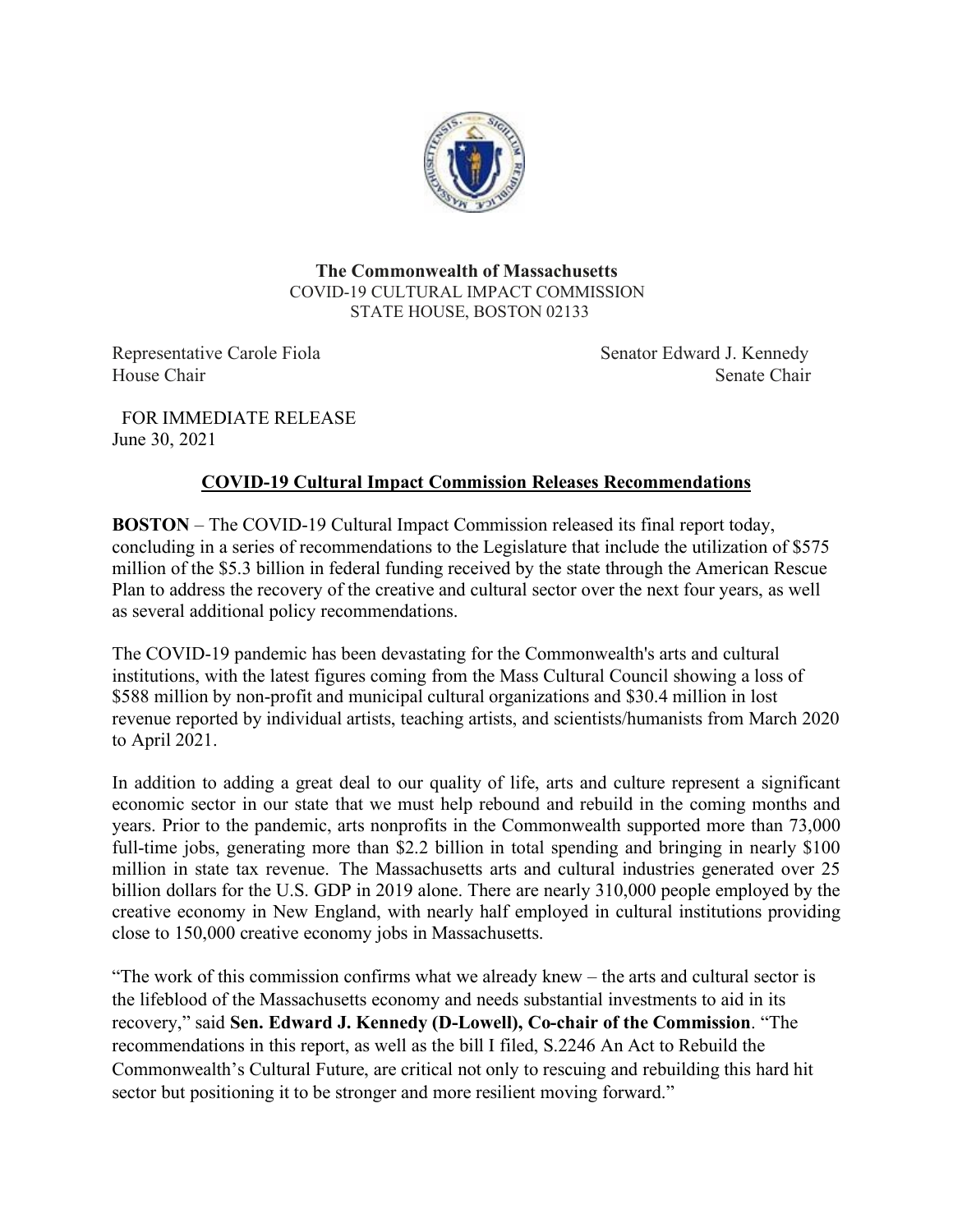"After over a year in a mandatory shutdown, the cultural industry of Massachusetts was decimated, lost hundreds of millions of dollars, and is still losing money today," said **Rep. Carole Fiola (D-Fall River), Co-chair of the Commission**. "That is why the bold recommendations made by this Commission are important to revive this industry, which is a vital economic engine in Massachusetts. I thank my fellow commissioners, industry stakeholders and the public for guiding these recommendations."

"The Commission's report articulates the need for robust investment in the arts and culture sector and provides a roadmap for recovery from the devastating impact of the pandemic," said **Dennis Canty**, Executive Director, Massachusetts Educational Theater Guild. "The report highlights the importance of investing in arts education as one component of that recovery-- today's students are tomorrow's audiences. I am proud to have served on this Commission and look forward to our vibrant arts and culture sector returning from intermission!"

"The Commission's recommendations are a holistic look at the cultural sector's needs, postpandemic," said **Michael J. Bobbitt, Executive Director, Mass Cultural Council**. "It cannot be overlooked that the Commonwealth's economy will not fully recover without robust public investment to rebuild and safely reopen cultural organizations and bolster the economic security of individual artists. These targeted investments will ensure Massachusetts remains competitive as place to live and work. As such, I urge our legislators to treat these recommendations as a roadmap. Doing so will help the cultural sector move past recovery to economic growth."

"As we come out of the pandemic, we are going to need every tool at our disposal to revive the economy, bring people together again, and proactively work for racial equity. The arts and cultural community are central to these efforts." said **Emily Ruddock, Executive Director of MASSCreative**. "In partnership with more than 400 member organizations and thousands of arts and cultural advocates, MASSCreative fully supports the recommendations included in the Commission's report. We look forward to working with the Legislature to ensure a robust and equitable road to recovery for the entire arts and cultural sector."

Recommendations of the commission include:

- **\$375 million for a Recovery and Reopening Grant Program to be distributed by the Mass Cultural Council to be broken down into:**
	- 1. \$75 million for grant funding to independent, for-profit venues to support recovery and stabilization funding, prevent closures, rebuild and reopen.
	- 2. \$100 million for grant funds to individual, practicing artists for career recovery and professional development.
	- 3. \$100 million for grant funds to performing arts organizations and venues to support recovery and stabilization funding, prevent closures, rebuild and reopen.
	- 4. \$100 million for grant funding for museums, visual arts and cultural heritage to support recovery and stabilization funding to prevent closures, rebuild and reopen.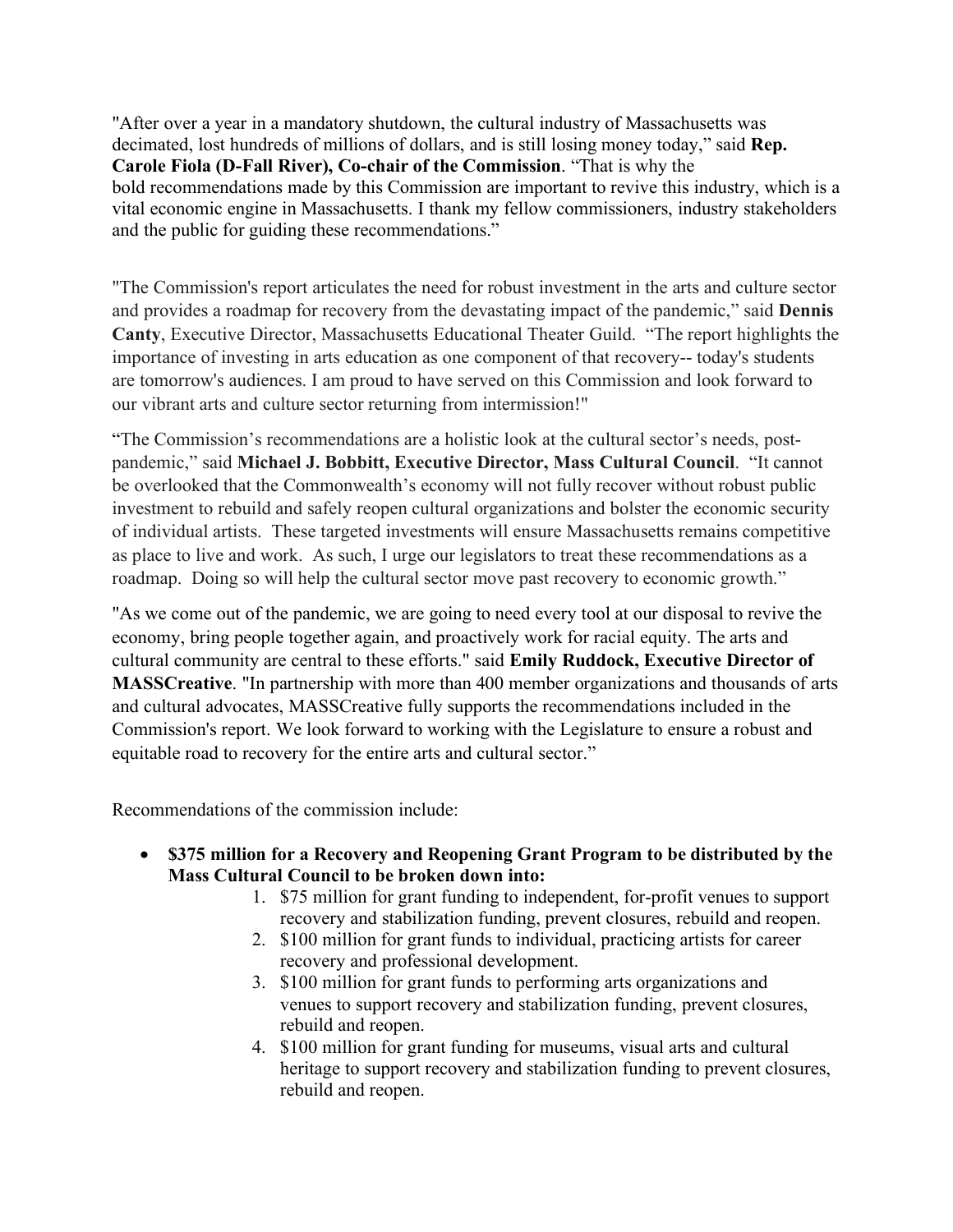- **\$40 million for a broad and inclusive statewide marketing campaign funded over 4 years by the Massachusetts Office Travel and Tourism, to be developed in partnership with Mass Cultural Council.**
- **\$60 million for infrastructure and equipment upgrades, broken down into:** \$20 million to create targeted grant funding through the Cultural Facilities Fund for infrastructure and equipment upgrades that allow organizations to improve upon and monetize hybrid and digital programming.
	- 1. \$20 million to create grants for non-profits to assist in infrastructure costs to safely and sustainably reopen distributed by Mass Cultural Council.
	- 2. \$20 million to create grant opportunities through the Massachusetts Office of Travel and Tourism to assist with facility upgrades.
	- **\$100 million for Workforce Development, Youth Education, and Community Development broken down into:**
		- **1.** \$25 million for Mass Cultural Council to develop capacity-building Organizational Business Development grants for non-profit arts organizations to fund items such as staffing, consultants, plans, software, and hardware.
		- **2.** \$25 million for community development to fund the support of creative placemaking (festivals, street fairs, etc.) and public art with an emphasis on historically underserved communities through Mass Cultural Council, the Commonwealth's state-designated Cultural Districts and the Local Cultural Council network .
		- **3.** \$50 million to create subsidized arts programming for youth to promote accessibility to arts and cultural centers.

## • **Additional recommendations include:**

• The Department of Elementary and Secondary Education allocate a portion of its Elementary and Secondary School Emergency Relief Funding to arts education programs, professional development for arts educators, and support for the safe reopening of arts spaces in public schools.

• The Department of Elementary and Secondary Education provide information and technical assistance to school districts regarding arts education as an eligible use of ESSER III funding to support school-based performances, virtual and/or in-person field trips to cultural facilities in Massachusetts, and to provide support for innovative curriculum development and the permanent integration of technology into arts classrooms.

- Formation of a commission to focus on issues of Diversity, Equity, Access and Inclusion within arts and cultural funding.
- Increase state investment into the Cultural Facilities Fund and Mass Cultural Council over the course of 5 years.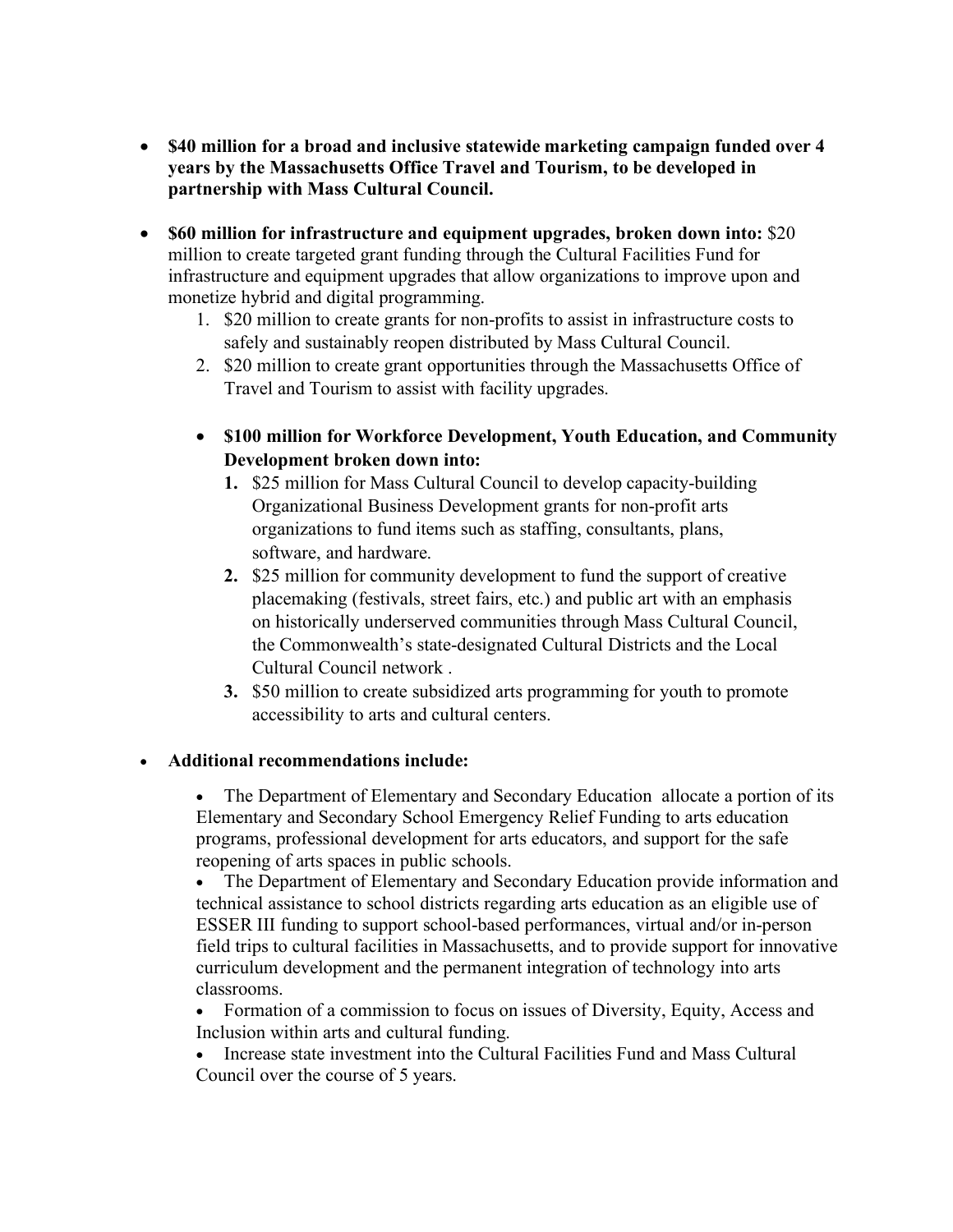• \$50 million to create a workforce program that hires artists and cultural organizations to create new art across disciplines in support of community cohesion and civic engagement, reigniting economic activity in main streets and downtowns and disseminating information that addresses public health disparities.

• Explore statewide and local municipal mechanisms to increase public support and ensure stability for the arts and cultural sector long term.

• The redrafting of S.2246, An Act to Rebuild the Commonwealth's Cultural Future. The bill currently calls for no less than \$200 million of local, state, and federal COVID-19 recovery funds be used to establish a Massachusetts Cultural Economy COVID-19 Recovery Fund administered by the Mass Cultural Council. The Commission recommends the bill be redrafted to call for a minimum funding level well above the \$200 million minimum stipulated in the current version and stipulate that the funding come from the \$5.3 billion in federal funds received by the state through the American Rescue Plan.

The commission, a special legislative commission established by the 2020 Economic Development Bill, was co-chaired by Sen. Ed Kennedy (D-Lowell) and Rep. Carole Fiola (D-Fall River), the co-chairs of the Joint Committee on Tourism, Arts, and Cultural Development.

Over the course of two months, from May  $4<sup>th</sup>$  to June  $29<sup>th</sup>$ , Commission members held seven public meetings and a public hearing to discuss the impacts of COVID-19 on the cultural and creative sector and the efforts needed to build the industry back while addressing the vulnerabilities of the sector that exacerbated the impacts of COVID-19.

Commission members included:

**Michael Bobbitt**, Executive Director of the Massachusetts Cultural Council

**Emily Ruddock**, Executive Director of MassCreative

**Dan Yaeger**, member of the Commonwealth Association of Museums

**Dennis Canty**, a member of the Educational Theatre Association

The co-chairs, Sen. Kennedy and Rep. Fiola were tasked with appointing an addition seven members to round out the group, representing a diversity of geographic and disciplinary backgrounds.

Appointed Commission Members included:

**Chris McCarthy**, Chief Executive Officer of the Provincetown Art Association and Museum, Provincetown Cultural District

**Sara Bogosian,** Executive Director of the Whistler House Museum of Art/Lowell Artists Association, Representing the Lowell Canalway Cultural District